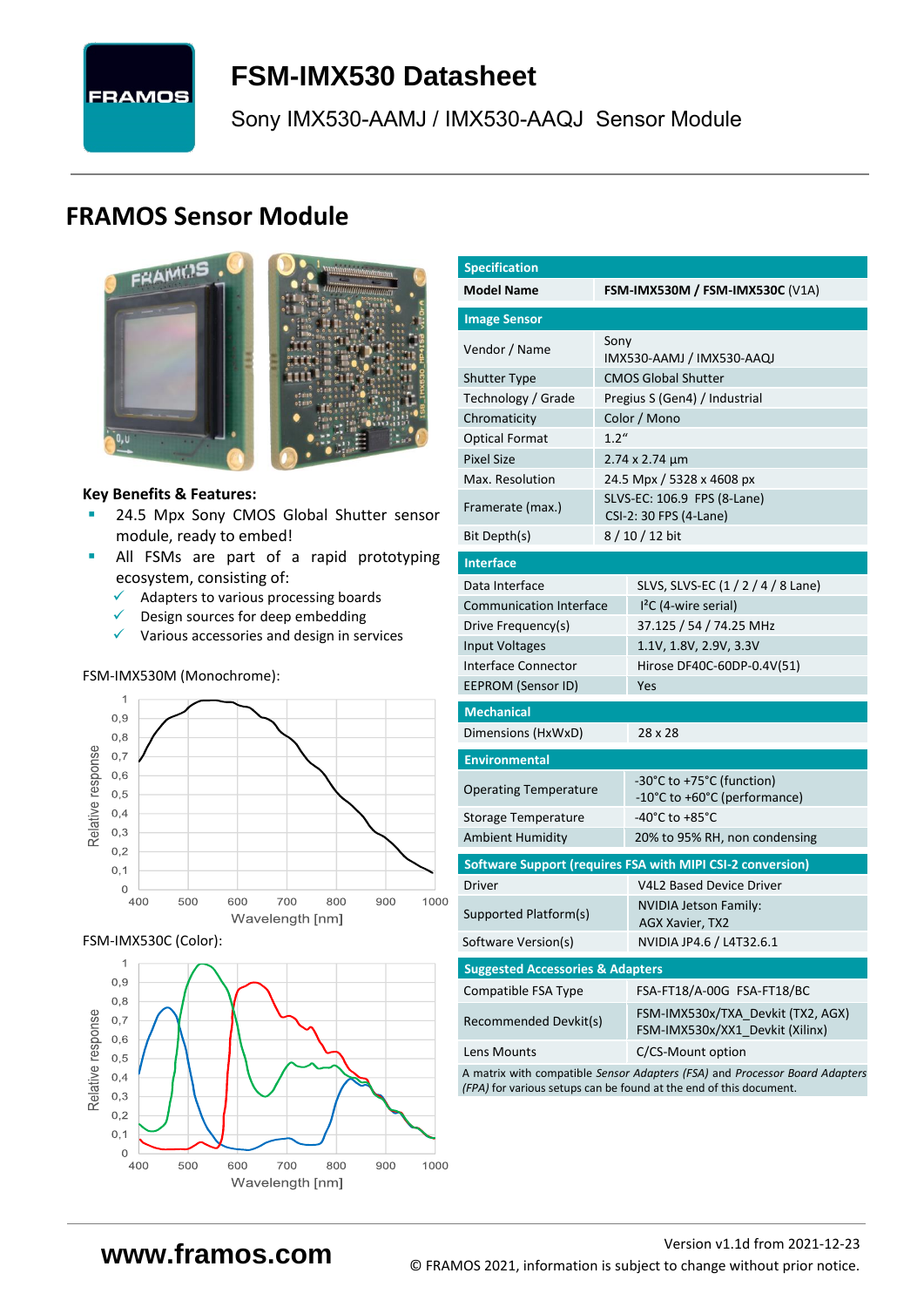

**BAMOS** 



Sensor image optical center is in mechanical board center.

#### **Connector Pinout**

Type: [Hirose DF40C-60DP-0.4V\(51](#page-0-6)[\)](#page-0-6)  Mating Type: Hirose DF40HC(4.0)-60DS-0.4V(51)



Signals are routed directly from image sensor to connector. Details on specific signals are described in the respective image sensor datasheet.

SLVS and SLVS-EC share the same pins. The numbering of D\_DATA\_n pins is applied according to SLVS. For SLVS-EC operation, please refer to the image sensor datasheet.

### **www.framos.com**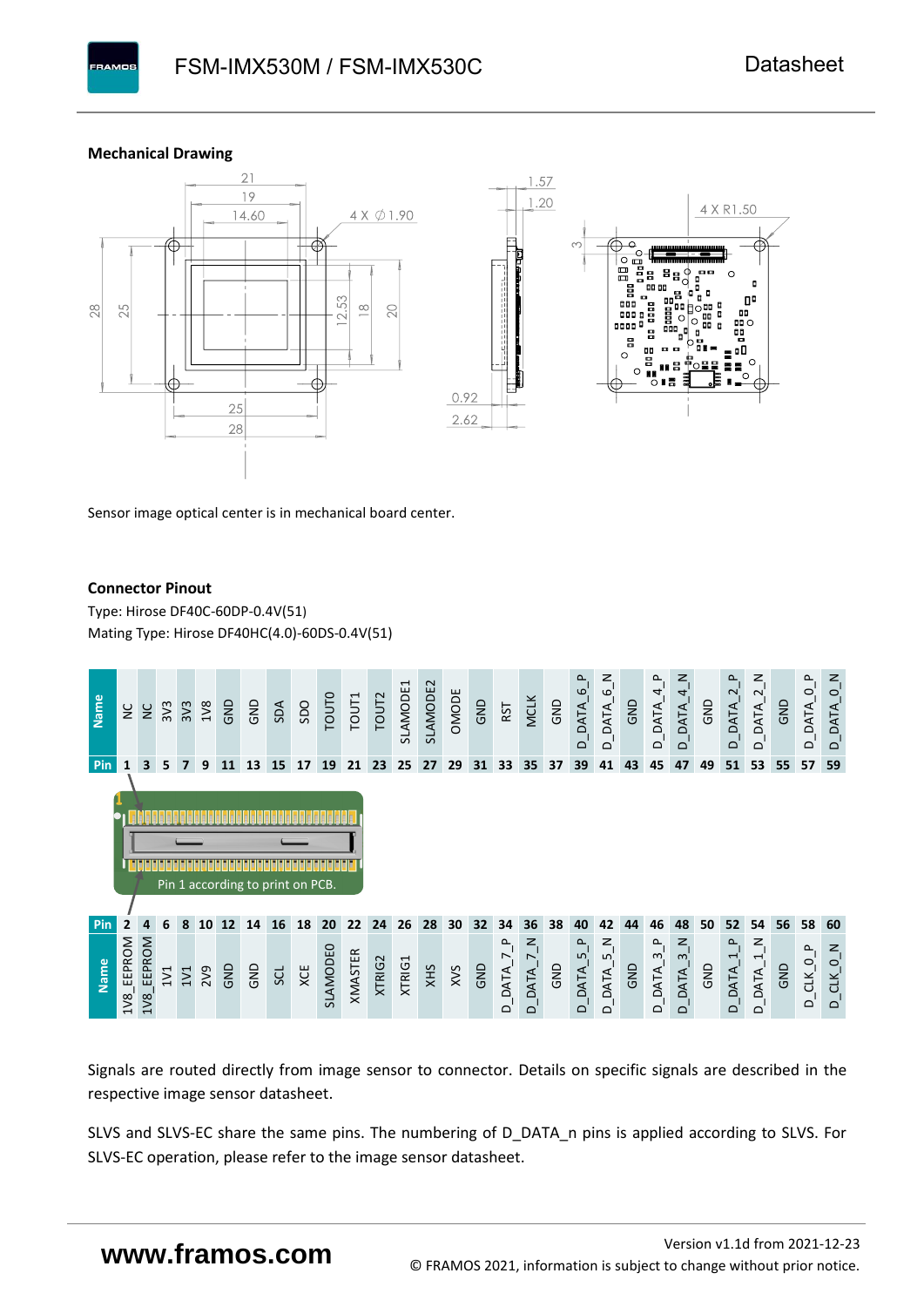#### **Table of Contents**

|              | $1 \quad$ |  |
|--------------|-----------|--|
|              | 1.1       |  |
|              | 1.2       |  |
|              | 1.2.1     |  |
|              | 1.2.2     |  |
| $\mathbf{2}$ |           |  |
|              | 2.1       |  |
|              | 2.1.1     |  |
|              | 2.1.2     |  |
| 3            |           |  |
|              | 3.1       |  |

 $\mathbf{I}$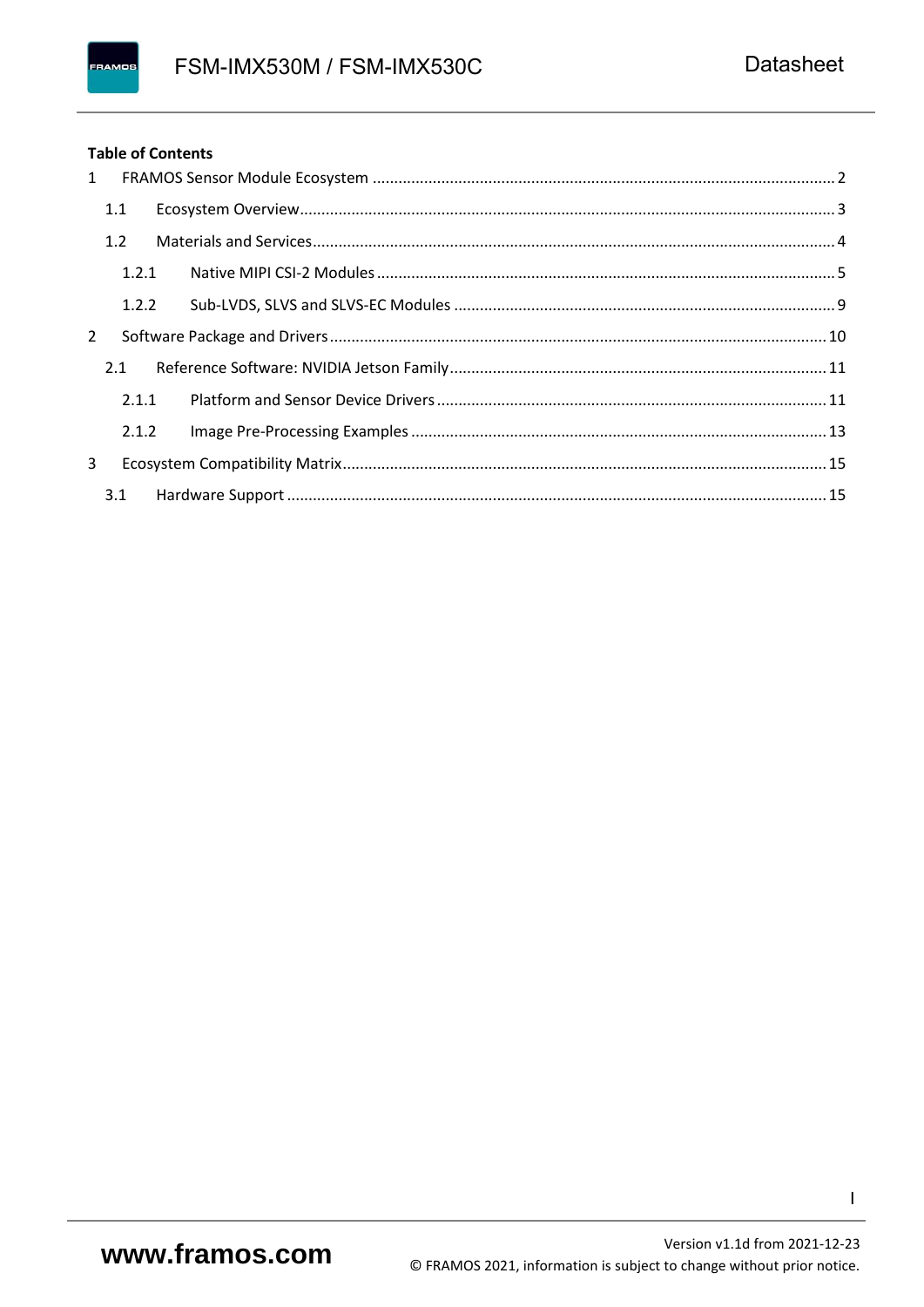#### <span id="page-3-0"></span>**1 FRAMOS Sensor Module Ecosystem**

The FSM Ecosystem consists of FRAMOS Sensor Modules, Adapters, Software and Sources, and provides one coherent solution supporting the whole process of integrating image sensors into embedded vision products.

During the evaluation and proof-of-concept phase, off-the-shelf sensor modules with a versatile adapter framework allow the connection of latest image sensor technology to open processing platforms, like the NVIDIA Jetson Family or the 96boards.org standard. Reference drivers and sample applications deliver images immediately after installation, supporting V4L2 and an optional derivate API providing comfortable integration. Within the development phase, electrical design references and driver sources guide with a solid and proven baseline to quickly port into individual system designs and extend scope, while decreasing risk and efforts.

To simplify and relieve the whole supply chain, all FRAMOS Sensor Modules and adapters are optimized and ready for delivery in volume and customization with pre-configured lens holder, lens and further accessories.

#### **Off-the-Shelf Hardware**

- FRAMOS Sensor Modules (FSM) from stock, ready for evaluation and optimized for initial mass production.
- Versatile adapter framework, allowing flexible testing of different modules, on different processing boards:
	- FRAMOS Sensor Adapter (FSA): Everything the specific sensor needs for operation
	- FRAMOS Processor Adapter (FPA): Connect up to four FSM + FSA to a specific processor board
- From lenses, mechanics and cables, all needed imaging accessories from one hand

#### **Kickstart Software Package**

- Drivers with basic sensor integration:
	- V4L2 drivers for specific image sensors
	- Platform specific device tree overlays
- Streamlined V4L2 library (LibSV) with comfortable and generic C/C++ API
- Example applications demonstrating initialization, configuration and image acquisition

Further to the off-the-shelf hard- and software, the Ecosystem supports you on project basis with:

- Driver sources allowing the focus on application specific scope and sensor features
- Electrical references for FSA and FPA, supporting quick and optimized embedding of FSMs
- Engineering services via FRAMOS and its partners, allowing you to focus on your product's unique value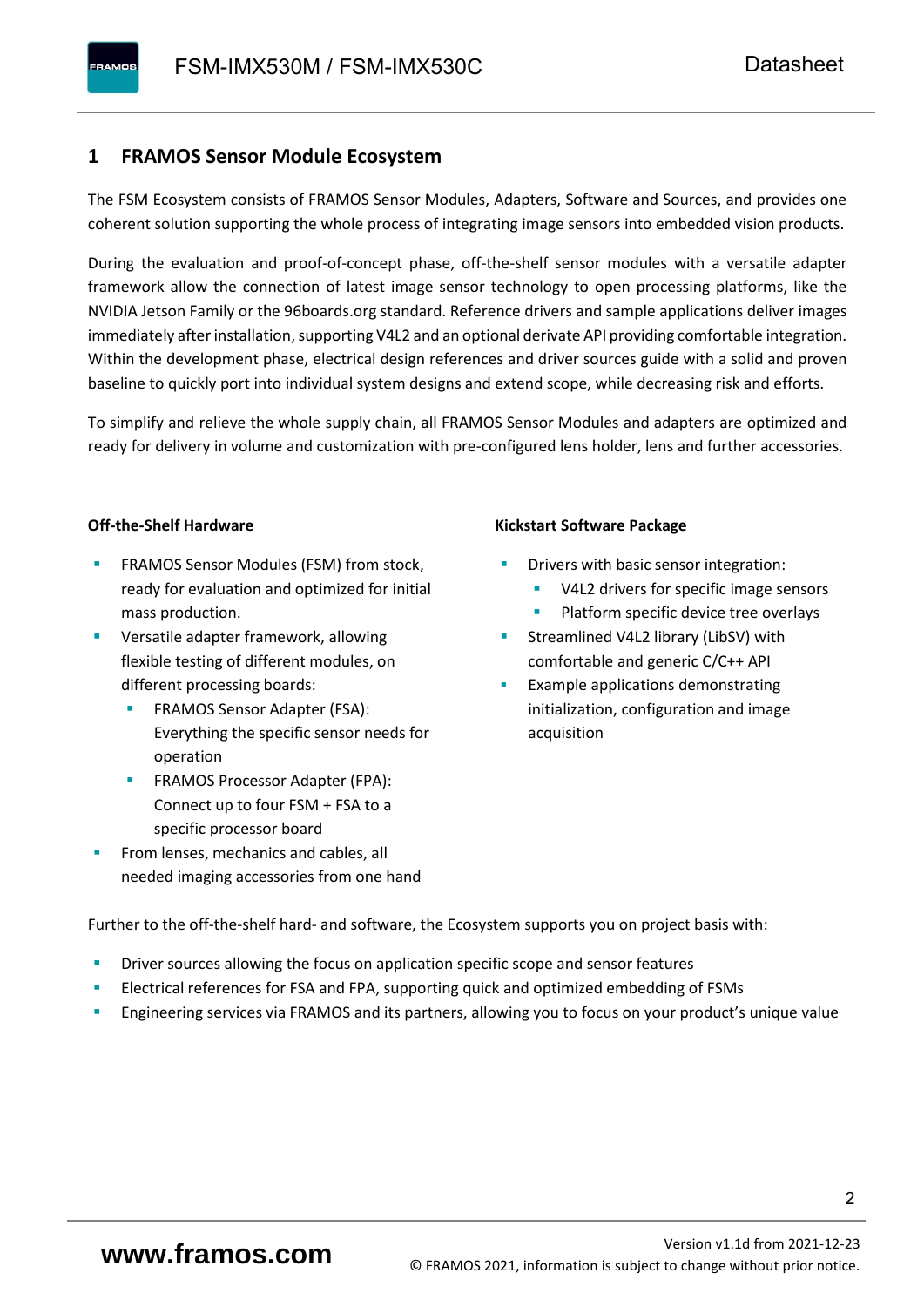#### <span id="page-4-0"></span>**1.1 Ecosystem Overview**

**PAMOS** 

The figure below shows a map of compatibility with all components inside the Ecosystem. Every element (or hardware) and connection displayed in **Green** operates with native MIPI CSI-2 (D-PHY) data.



Every component and connection displayed in **Orange** or **Blue** operates with proprietary (Sub-LVDS, SLVS) or standardized (SLVS-EC) LVDS data, that requires further attention to the physical processing of the image data by either data conversion or specific FPGA IP. Users of MIPI CSI-2 based processing systems are supported by FSM specific data conversion located on dedicated FRAMOS Sensor Adapters (FSAs).



*Figure 1: Assembly of a typical Sensor Module Development Kit*

Specification and compatibility of all individual components are listed in the appropriate chapter of the full datasheet. Access to software and drivers is only granted with the purchase of the appropriate development kit. Electrical design sources, support and services are provided on individual basis, they are not part of the development kit or component purchase.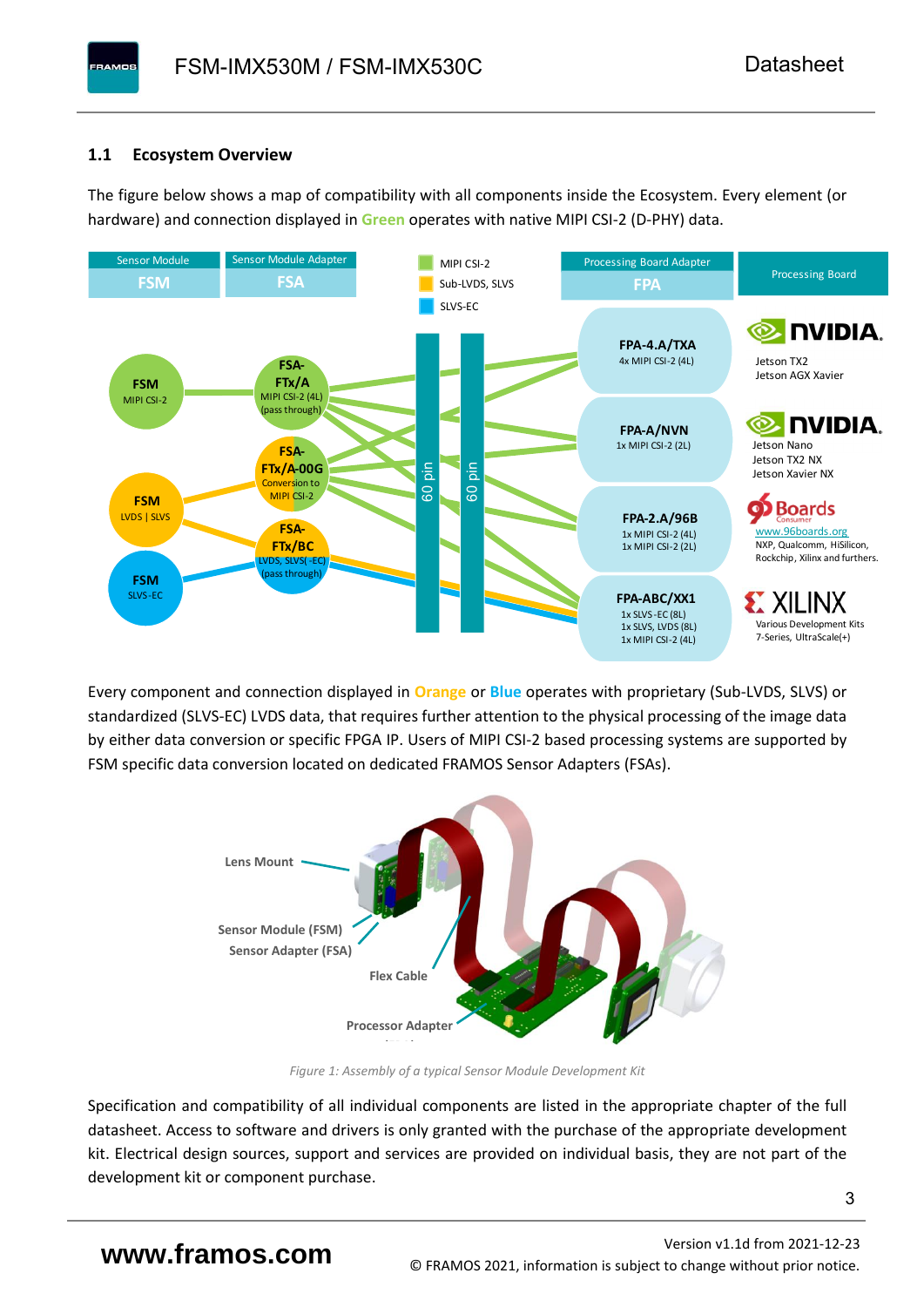#### <span id="page-5-0"></span>**1.2 Materials and Services**

Below you can find a list of materials and services as part of the FRAMOS Sensor Module Ecosystem.

#### **Hardware**

- **EXECTED FRAMOS Sensor Module Development Kits**
- **Individual Parts:** 
	- FRAMOS Sensor Modules
	- **FRAMOS Sensor Adapters**
	- **EXAMOS Processor Adapters**
	- **EXECTED** FRAMOS Module Accessories (Cables, Mounts)

**Software** (part of the Development Kit)

- Software Package for NVIDIA Jetson AGX Xavier, Nano, TX2, TX2 NX and Xavier NX
- Software Package for DragonBoard 410c (96Boards)
- **E** Xilinx FPGA reference implementation for SLVS-EC (Sony IMX421, IMX530)

#### **Design Sources** (on Project Basis)

- Software Driver Sources
- Electrical References for FSA, FPA (Schematics)

#### **Design Services**

- Off-the-shelf hardware customization including size, shape, connector and extended functionality
- Software customization and extension
	- Additional processor board support
	- Further sensor features and image (pre-)processing
- **■** Integration of additional sensors
- **•** Optimization for volume production
- Lens assembly and alignment
- System / solution development
- Production and integration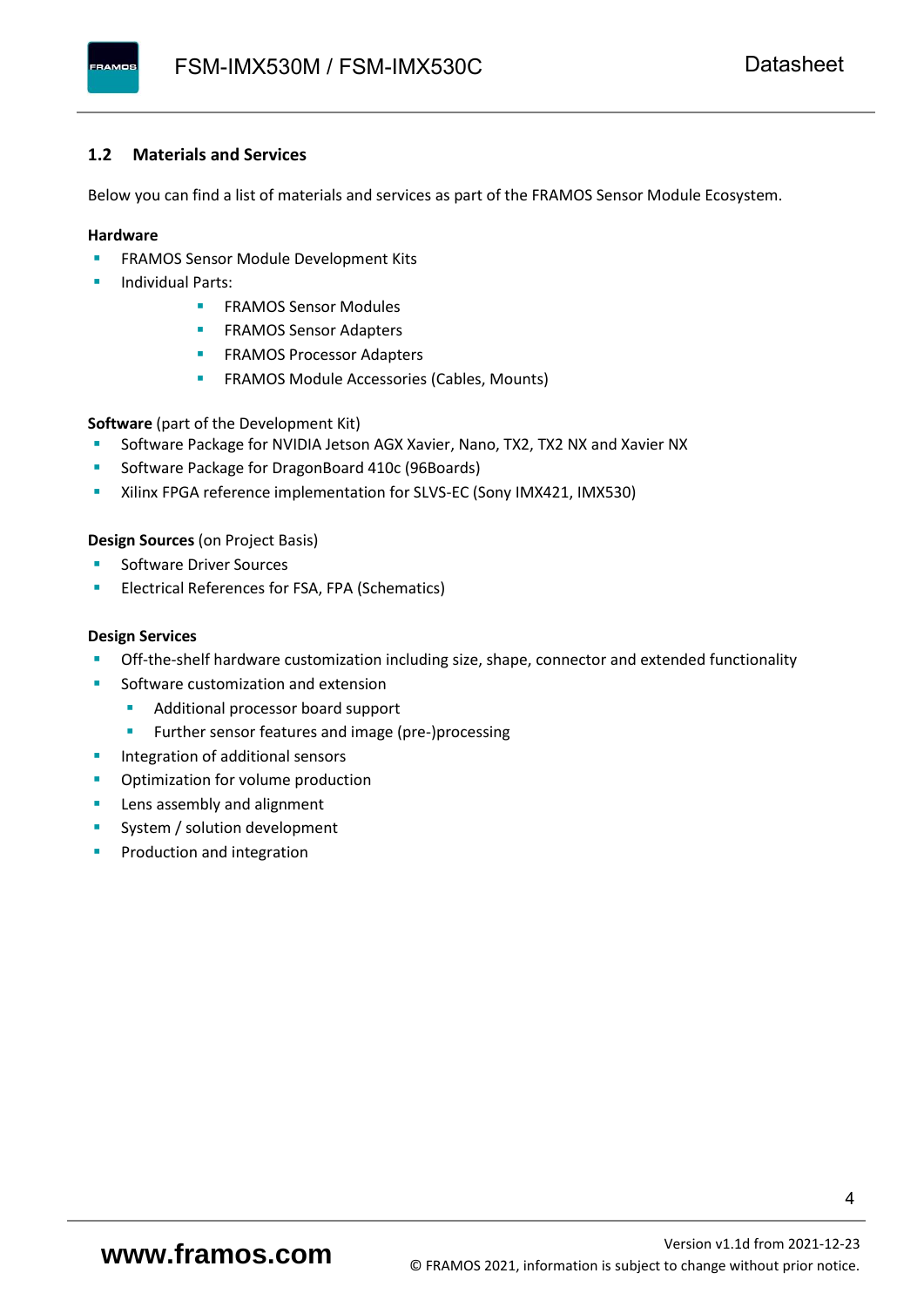#### **1.2.1 Native MIPI CSI - 2 Modules**

#### **[Global Shu](#page-0-7)tters**

<span id="page-6-0"></span>

| <b>Model Name</b>                        | FSM-IMX297                      | <b>FSM-AR0144</b>            | FSM-IMX296                      | FSM-HDP230                             | FSM-IMX565                             |
|------------------------------------------|---------------------------------|------------------------------|---------------------------------|----------------------------------------|----------------------------------------|
| <b>Shutter Type</b>                      | <b>CMOS Global Shutter</b>      | <b>CMOS Global Shutter</b>   | <b>CMOS Global Shutter</b>      | <b>CMOS Global Shutter</b>             | <b>CMOS Global Shutter</b>             |
| <b>Technology</b>                        | Pregius (Gen2)(Bin)             |                              | Pregius (Gen2)                  |                                        | Pregius S (Gen4)                       |
| <b>Resolution [MP]</b>                   | 0.4                             | $\mathbf{1}$                 | 1.6                             | 2.3                                    | 12.3                                   |
| <b>Resolution [HxV]</b>                  | 728 x 544                       | 1280 x 800                   | 1456 x 1088                     | 1944 x 1204                            | 4128 x 3008                            |
| Max. Framerate [FPS]                     | 120.9 FPS (1-Lane)              | 60.3 FPS (2-Lane)            | 60.4 FPS (1-Lane)               | 59.9 FPS (4-Lane)<br>59.9 FPS (2-Lane) | 42.6 FPS (4-Lane)<br>22.3 FPS (2-Lane) |
| Mono / Color                             | Mono                            | Color / Mono                 | Mono                            | Color / Mono                           | Color / Mono                           |
| <b>Sensor Manufacturer</b>               | Sony                            | <b>ON Semiconductor</b>      | Sony                            | Pyxalis                                | Sony                                   |
| <b>Sensor Name</b>                       | <b>IMX297LLR /</b><br>IMX297LQR | AR0144CSSM /<br>AR0144CSSC   | <b>IMX296LLR /</b><br>IMX296LQR | HDPYX 230-G Mono<br>/ HDPYX 230-G RGB  | <b>IMX565AAMJ-C/</b><br>IMX565AAQJ-C   |
| <b>Application / Grade</b>               | Sensing                         | Industrial                   | Sensing                         | Automotive                             | Industrial                             |
| <b>Optical Format [inch]</b>             | 1/2.9                           | 1/4                          | 1/2.9                           | 1/2.5                                  | 1/1.1                                  |
| Pixel Size [µm]                          | $6.9 \times 6.9$                | 3x3                          | $3.45 \times 3.45$              | $3.2 \times 3.2$                       | $2.74 \times 2.74$                     |
| <b>Pixel Bitdepth [bit]</b>              | 10 bit                          | $10/12$ bit                  | 10 bit                          | 8/10/12/14/16<br>bit                   | 8/10/12 bit                            |
| Data Interface [Type]                    | MIPI CSI-2                      | MIPI CSI-2                   | MIPI CSI-2                      | MIPI CSI-2                             | MIPI CSI-2                             |
| Data Interface [# Lanes]                 | $\mathbf{1}$                    | 1/2                          | $\mathbf{1}$                    | 2/4                                    | 2/4                                    |
| <b>Communication Interface</b>           | $I2C$ (4-wire serial)           | $I^2C$                       | $I2C$ (4-wire serial)           | $I^2C$                                 | $I^2C$                                 |
| <b>Drive Frequency [MHz]</b>             | 37.125 / 74.25 / 54             | 6 to 48                      | 37.125 / 74.25 / 54             | 6 to 27                                | 37.125 / 54 / 74.25<br><b>MHz</b>      |
| <b>Input Voltages</b>                    | 1.2V, 1.8V, 3.3V                | 1.2V, 1.8V, 2.8V             | 1.2V, 1.8V, 3.3V                | 1.2V, 1.8V, 2.8V                       | 1.1V, 1.8V, 2.9V, 3.3V                 |
| <b>Supported Lens Mounts</b>             | M12 or<br>C/CS-Mount options    | M12 or<br>C/CS-Mount options | M12 or<br>C/CS-Mount options    | M12 or<br>C/CS-Mount options           | C/CS-Mount option                      |
| <b>Board Dimensions [mm<sup>2</sup>]</b> | 26.5 mm x 26.5 mm               | 26.5 mm x 26.5 mm            | 26.5 mm x 26.5 mm               | 26.5 mm x 26.5 mm                      | 26.5 mm x 26.5 mm                      |

Version v1.1d from 2021-12-23

Version v1.1d from 2021-12-23

© FRAMOS 2021, information i[s su](mailto:sales@framos.de)bject to change without prior notice.

© FRAMOS 2021, information is subject to change without prior notice.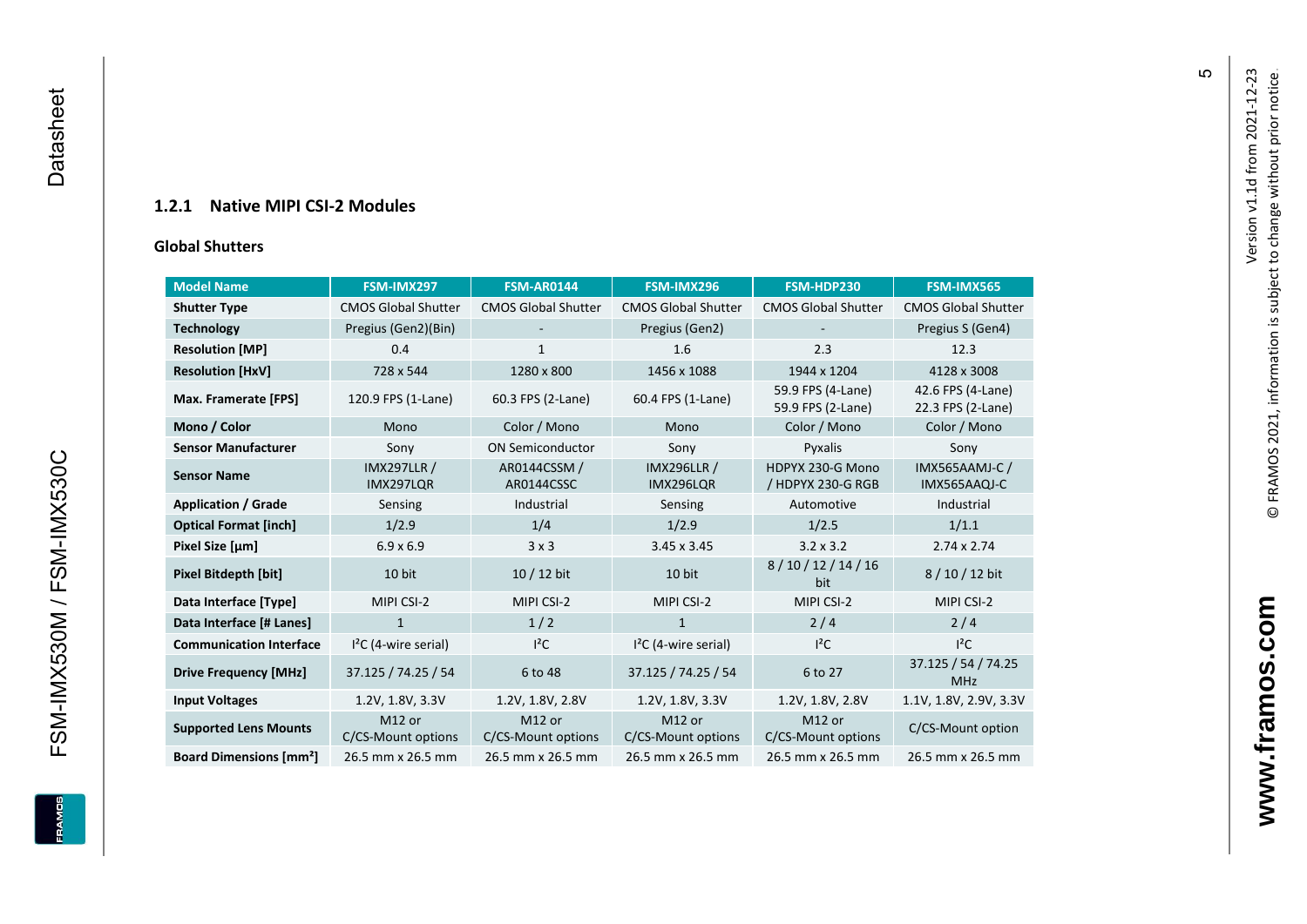FSM-IMX530M / FSM-IMX530C

**ERAMOS** 

#### **Rolling Shutters (Part 1/ 3 ) – up to 5 MP**

| <b>Model Name</b>                        | FSM-IMX327                         | FSM-IMX290                          | FSM-IMX462                           | FSM-IMX464                         | FSM-IMX335                         | <b>FSM-AR0521</b>                  |
|------------------------------------------|------------------------------------|-------------------------------------|--------------------------------------|------------------------------------|------------------------------------|------------------------------------|
| <b>Shutter Type</b>                      | <b>CMOS Rolling</b><br>Shutter     | <b>CMOS Rolling</b><br>Shutter      | <b>CMOS Rolling</b><br>Shutter       | <b>CMOS Rolling</b><br>Shutter     | <b>CMOS Rolling</b><br>Shutter     | <b>CMOS Rolling</b><br>Shutter     |
| <b>Technology</b>                        | Starvis + NIR                      | Starvis + NIR                       | <b>Starvis</b>                       | Starvis + NIR                      | <b>Starvis</b>                     |                                    |
| <b>Resolution [MP]</b>                   | 2.1                                | 2.1                                 | 2.1                                  | 4.2                                | 5                                  | 5                                  |
| <b>Resolution [HxV]</b>                  | 1920 x 1080                        | 1920 x 1080                         | 1920 x 1080                          | 2712 x 1538                        | 2616 x 1964                        | 2592 x 1944                        |
| Max. Framerate [FPS]                     | 60 FPS (4-Lane)<br>60 FPS (2-Lane) | 120 FPS (4-Lane)<br>60 FPS (2-Lane) | 120 FPS (4-Lane)<br>60 FPS (2-Lane)  | 90 FPS (4-Lane)<br>30 FPS (2-Lane) | 60 FPS (4-Lane)<br>30 FPS (2-Lane) | 69 FPS (4-Lane)<br>34 FPS (2-Lane) |
| Mono / Color                             | Color                              | Color                               | Mono                                 | Color / Mono                       | Color / Mono                       | Color / Mono                       |
| <b>Sensor Manufacturer</b>               | Sony                               | Sony                                | Sony                                 | Sony                               | Sony                               | <b>ON Semiconductor</b>            |
| <b>Sensor Name</b>                       | <b>IMX327LOR1</b>                  | IMX462LQR-C                         | <b>IMX290LLR /</b><br>IMX290LQR      | IMX464LQR-C                        | <b>IMX335LLN /</b><br>IMX335LQN    | AR0521SR2M /<br>AR0521SR2C         |
| <b>Application / Grade</b>               | Security                           | Security                            | Security                             | Security                           | Security                           |                                    |
| <b>Optical Format [inch]</b>             | 1/2.8                              | 1/2.8                               | 1/2.8<br>1/1.8                       |                                    | 1/2.8                              | 1/2.5                              |
| Pixel Size [µm]                          | $2.9 \times 2.9$                   | $2.9 \times 2.9$                    | $2.9 \times 2.9$<br>$2.9 \times 2.9$ |                                    | $2 \times 2$                       | $2.2 \times 2.2$                   |
| <b>Pixel Bitdepth [bit]</b>              | 10 / 12 bit                        | 10 / 12 bit                         | 10 / 12 bit<br>10 / 12 bit           |                                    | 10 / 12 bit                        | 8/10/12 bit                        |
| Data Interface [Type]                    | MIPI CSI-2                         | MIPI CSI-2                          | MIPI CSI-2                           | MIPI CSI-2                         | MIPI CSI-2                         | MIPI CSI-2                         |
| Data Interface [# Lanes]                 | 2/4                                | 2/4                                 | 2/4                                  | 2/4                                | 2/4                                | 2/4                                |
| <b>Communication Interface</b>           | $I2C$ (4-wire serial)              | $l^2C$                              | $12C$ (4-wire serial)                | $I^2C$                             | $I^2C$                             | $l^2C$                             |
| <b>Drive Frequency [MHz]</b>             | 37.125 / 74.25                     | 37.125 / 74.25                      | 37.125 / 74.25                       | 6 to 27 / 37.125 /<br>74.25        | $6 - 27 / 37.125 /$<br>74.25       | 10 to 48                           |
| <b>Input Voltages</b>                    | 1.2V, 1.8V, 2.9V                   | 1.2V, 1.8V, 2.9V                    | 1.2V, 1.8V, 2.9V                     | 1.2V, 1.8V, 2.9V                   | 1.2V, 1.8V, 2.9V                   | 1.2V, 1.8V, 2.7V                   |
| <b>Supported Lens Mounts</b>             | M12 or C/CS-Mount<br>options       | M12 or C/CS-Mount<br>options        | M12 or C/CS-Mount<br>options         | M12 or C/CS-Mount<br>options       | M12 or C/CS-Mount<br>options       | M12 or C/CS-Mount<br>options       |
| <b>Board Dimensions [mm<sup>2</sup>]</b> | $26.5 \times 26.5$                 | 26.5 x 26.5                         | 26.5 x 26.5                          | $26.5 \times 26.5$                 | 26.5 x 26.5                        | 26.5 x 26.5                        |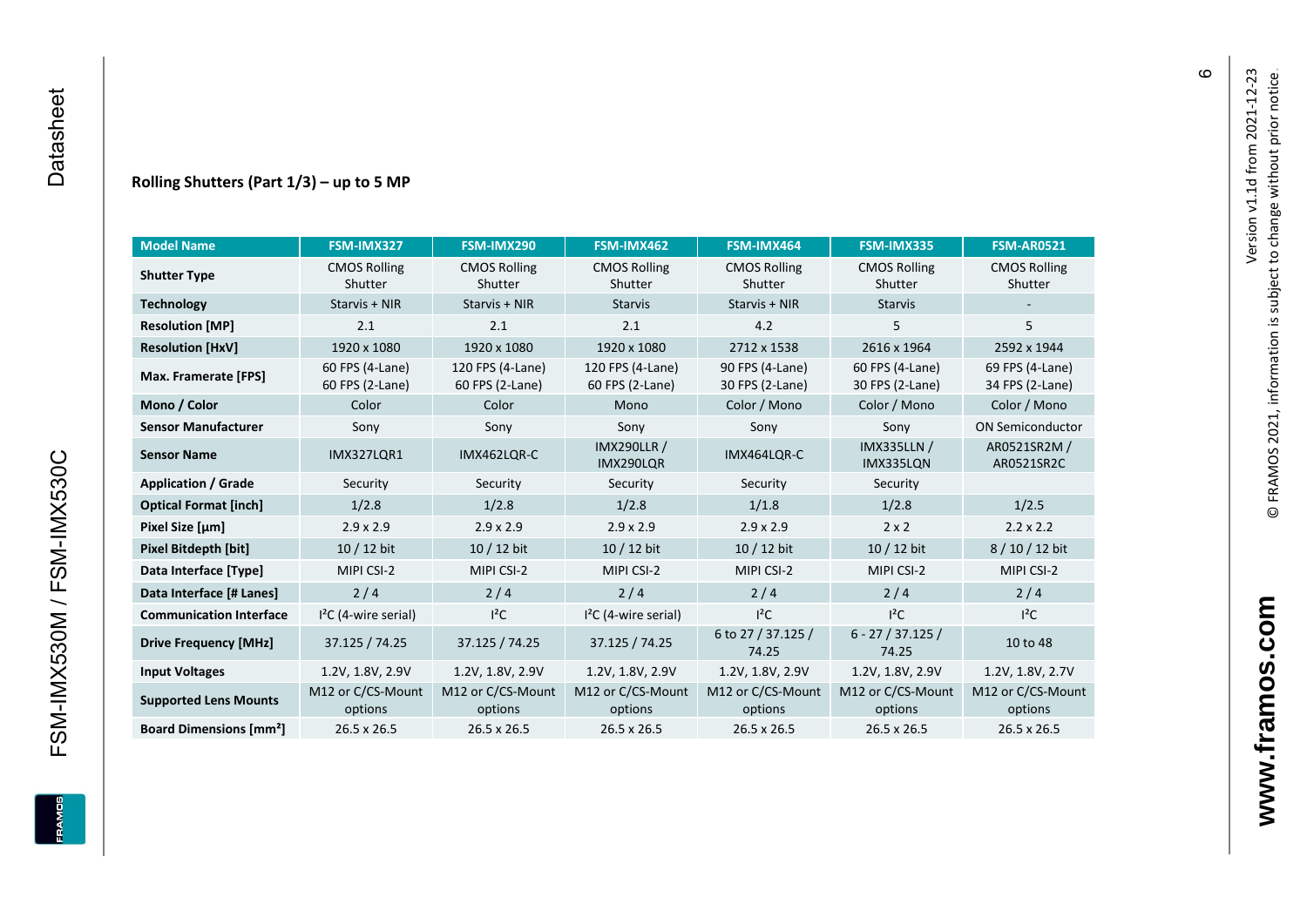#### **Rolling Shutters (Part 2/ 3 ) – 8 MP**

| <b>Model Name</b>                                     | FSM-IMX334                    | FSM-IMX485                         | <b>FSM-IMX585</b>                    | FSM-IMX678                         | FSM-IMX415                         | <b>FSM-IMX715</b>                  |
|-------------------------------------------------------|-------------------------------|------------------------------------|--------------------------------------|------------------------------------|------------------------------------|------------------------------------|
| <b>Shutter Type</b>                                   | <b>CMOS Rolling</b>           | <b>CMOS Rolling</b>                | <b>CMOS Rolling</b>                  | <b>CMOS Rolling</b>                | <b>CMOS Rolling</b>                | <b>CMOS Rolling</b>                |
|                                                       | Shutter                       | Shutter                            | Shutter                              | Shutter                            | Shutter                            | Shutter                            |
| <b>Technology</b>                                     | <b>Starvis</b>                | Starvis + NIR                      | Starvis2                             | Starvis2                           | Starvis + NIR                      | Starvis + NIR                      |
| <b>Resolution [MP]</b>                                | 8.3                           | 8.3                                | 8.3                                  | 8.3                                | 8.4                                | 8.4                                |
| <b>Resolution [HxV]</b>                               | 3864 x 2180                   | 3864 x 2180                        | 3856 x 2180                          | 3856 x 2180                        | 3864 x 2192                        | 3864 x 2192                        |
| Max. Framerate [FPS]                                  | 60 FPS (4-Lane)               | 72 FPS (4-Lane)<br>38 FPS (2-Lane) | 90.1 FPS (4-Lane)<br>30 FPS (2-Lane) | 72 FPS (4-Lane)<br>30 FPS (2-Lane) | 90 FPS (4-Lane)<br>44 FPS (2-Lane) | 90 FPS (4-Lane)<br>44 FPS (2-Lane) |
| Mono / Color                                          | Color / Mono                  | Color                              | Color                                | Color / Mono                       | Color                              | Color                              |
| <b>Sensor Manufacturer</b>                            | Sony                          | Sony                               | Sony                                 | Sony                               | Sony                               | Sony                               |
| <b>IMX334LLR /</b><br><b>Sensor Name</b><br>IMX334LQR |                               | <b>IMX485LQJ</b>                   | IMX585AAQJ1-C                        | IMX678AAQR1                        | IMX415-AAQR                        | IMX715AAQR1                        |
| <b>Application / Grade</b>                            | Security                      | Security                           | Security                             | Security                           | Security                           | Security                           |
| <b>Optical Format [inch]</b>                          | 1/1.8                         | 1/1.2                              | 1/1.2<br>1/1.8                       |                                    | 1/2.8                              | 1/2.8                              |
| Pixel Size [µm]                                       | $2 \times 2$                  | $2.9 \times 2.9$                   | $2.9 \times 2.9$                     | $2 \times 2$                       | $1.45 \times 1.45$                 | $1.45 \times 1.45$                 |
| <b>Pixel Bitdepth [bit]</b>                           | 10 / 12 bit                   | 10 / 12 bit                        | 10 / 12 bit                          | 10 / 12 bit                        | 10 / 12 bit                        | 10 / 12 bit                        |
| Data Interface [Type]                                 | MIPI CSI-2                    | MIPI CSI-2                         | MIPI CSI-2                           | MIPI CSI-2                         | MIPI CSI-2                         | MIPI CSI-2                         |
| Data Interface [# Lanes]                              | $\overline{4}$                | 2/4                                | 2/4                                  | 2/4                                | 2/4                                | 2/4                                |
| <b>Communication Interface</b>                        | $I^2C$                        | $I^2C$                             | $I^2C$                               | $I^2C$                             | $I^2C$                             | $I^2C$                             |
| <b>Drive Frequency [MHz]</b>                          | $6 - 27 / 37.125 /$<br>74.25  | 6 to 27 / 37.125 /<br>74.25        | 6 to 27 / 37.125 /<br>72/74.25       | $6 - 27 / 37.125 /$<br>74.25       | 24 / 27 / 37.125 /<br>72/74.25     | 24 / 27 / 37.125 /<br>72 / 74.25   |
| <b>Input Voltages</b>                                 | 1.2V, 1.8V, 2.9V              | 1.2V, 1.8V, 2.9V                   | 1.1V, 1.8V, 3.3V                     | 1.1V, 1.8V, 3.3V                   | 1.1V, 1.8V, 2.9V                   | 1.1V, 1.8V, 2.9V                   |
| <b>Supported Lens Mounts</b>                          | M12 or C/CS-<br>Mount options | C/CS-Mount option                  | C/CS-Mount option                    | M12 or $C/CS$ -<br>Mount options   | M12 or C/CS-<br>Mount options      | M12 or C/CS-<br>Mount options      |
| <b>Board Dimensions [mm<sup>2</sup>]</b>              | 26.5 x 26.5                   | $26.5 \times 26.5$                 | $26.5 \times 26.5$                   | 26.5 x 26.5                        | $26.5 \times 26.5$                 | $26.5 \times 26.5$                 |

 $\overline{r}$ 

FSM-IMX530M / FSM-IMX530C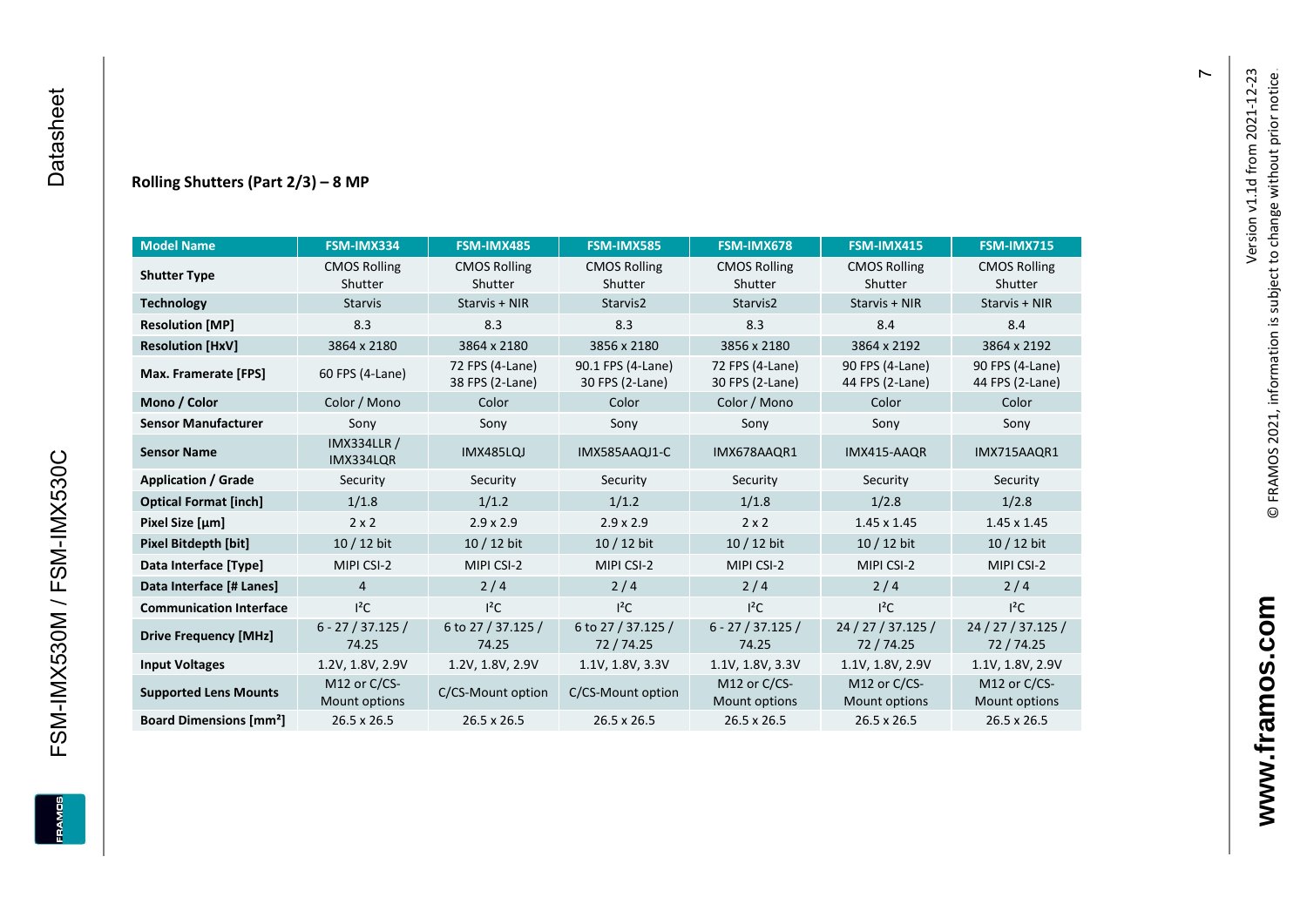| <b>Model Name</b>                        | FSM-IMX412                               | FSM-IMX577                               | FSM-IMX477                               | <b>FSM-AR1335</b>                    | FSM-IMX283                  |
|------------------------------------------|------------------------------------------|------------------------------------------|------------------------------------------|--------------------------------------|-----------------------------|
| <b>Shutter Type</b>                      | <b>CMOS Rolling Shutter</b>              | <b>CMOS Rolling Shutter</b>              | <b>CMOS Rolling Shutter</b>              | <b>CMOS Rolling Shutter</b>          | <b>CMOS Rolling Shutter</b> |
| <b>Technology</b>                        | <b>Starvis</b>                           | <b>Starvis</b>                           | <b>Starvis</b>                           |                                      | <b>Starvis</b>              |
| <b>Resolution [MP]</b>                   | 12.3                                     | 12.3                                     | 12.3                                     | 13.1                                 | 20.2                        |
| <b>Resolution [HxV]</b>                  | 4056 x 3040                              | 4056 x 3040                              | 4056 x 3040                              | 4208 x 3120                          | 5496 x 3694                 |
| Max. Framerate [FPS]                     | 59.9 FPS (4-Lane)<br>30 FPS (2-Lane)     | 59.9 FPS (4-Lane)<br>30 FPS (2-Lane)     | 59.9 FPS (4-Lane)<br>30 FPS (2-Lane)     | 27.2 FPS (4-Lane)<br>13 FPS (2-Lane) | 24.7 FPS (4-Lane)           |
| Mono / Color                             | Color                                    | Color                                    | Color                                    | Color                                | Color                       |
| <b>Sensor Manufacturer</b>               | Sony                                     | Sony                                     | Sony                                     | <b>ON Semiconductor</b>              | Sony                        |
| <b>Sensor Name</b>                       | IMX412-AACK                              | IMX477-AAPK                              | IMX577-AACK                              | AR1335CSSM /<br>AR1335CSSC           | <b>IMX283CQJ</b>            |
| <b>Application / Grade</b>               | Security                                 | Security                                 | Security                                 | Industrial                           | Audio/Video                 |
| <b>Optical Format [inch]</b>             | 1/2.3                                    | 1/2.3                                    | 1/2.3                                    | 1/3.2                                | 1                           |
| Pixel Size [µm]                          | $1.55 \times 1.55$                       | $1.55 \times 1.55$                       | $1.55 \times 1.55$                       | $1.1 \times 1.1$                     | $2.4 \times 2.4$            |
| Pixel Bitdepth [bit]                     | $10/12$ bit                              | 8/10/12 bit                              | 8/10/12 bit                              | 8 / 10 bit                           | $10/12$ bit                 |
| Data Interface [Type]                    | MIPI CSI-2                               | MIPI CSI-2                               | MIPI CSI-2                               | MIPI CSI-2                           | MIPI CSI-2                  |
| Data Interface [# Lanes]                 | 2/4                                      | 2/4                                      | 2/4                                      | 2/4                                  | $\overline{4}$              |
| <b>Communication Interface</b>           | $I2C$ (CCI)                              | $I2C$ (CCI)                              | $I2C$ (CCI)                              | $l^2C$                               | $I^2C$                      |
| <b>Drive Frequency [MHz]</b>             | 6/12/18/27                               | 6 to 27                                  | 6 to 27                                  | 6 to 48                              | 6 to 27                     |
| <b>Input Voltages</b>                    | 1.05V, 1.8V, 2.75V                       | 1.05V, 1.8V, 2.8V                        | 1.05V, 1.8V, 2.8V                        | 1.2V, 1.8V, 2.7V                     | 1.2V, 1.8V, 2.9V            |
| <b>Supported Lens Mounts</b>             | M <sub>12</sub> or<br>C/CS-Mount options | M <sub>12</sub> or<br>C/CS-Mount options | M <sub>12</sub> or<br>C/CS-Mount options | M12 or<br>C/CS-Mount options         | C/CS-Mount option           |
| <b>Board Dimensions [mm<sup>2</sup>]</b> | $26.5 \times 26.5$                       | $26.5 \times 26.5$                       | $26.5 \times 26.5$                       | 26.5 x 26.5                          | 26.5 x 26.5                 |

 $\infty$ 

FSM-IMX530M / FSM-IMX530C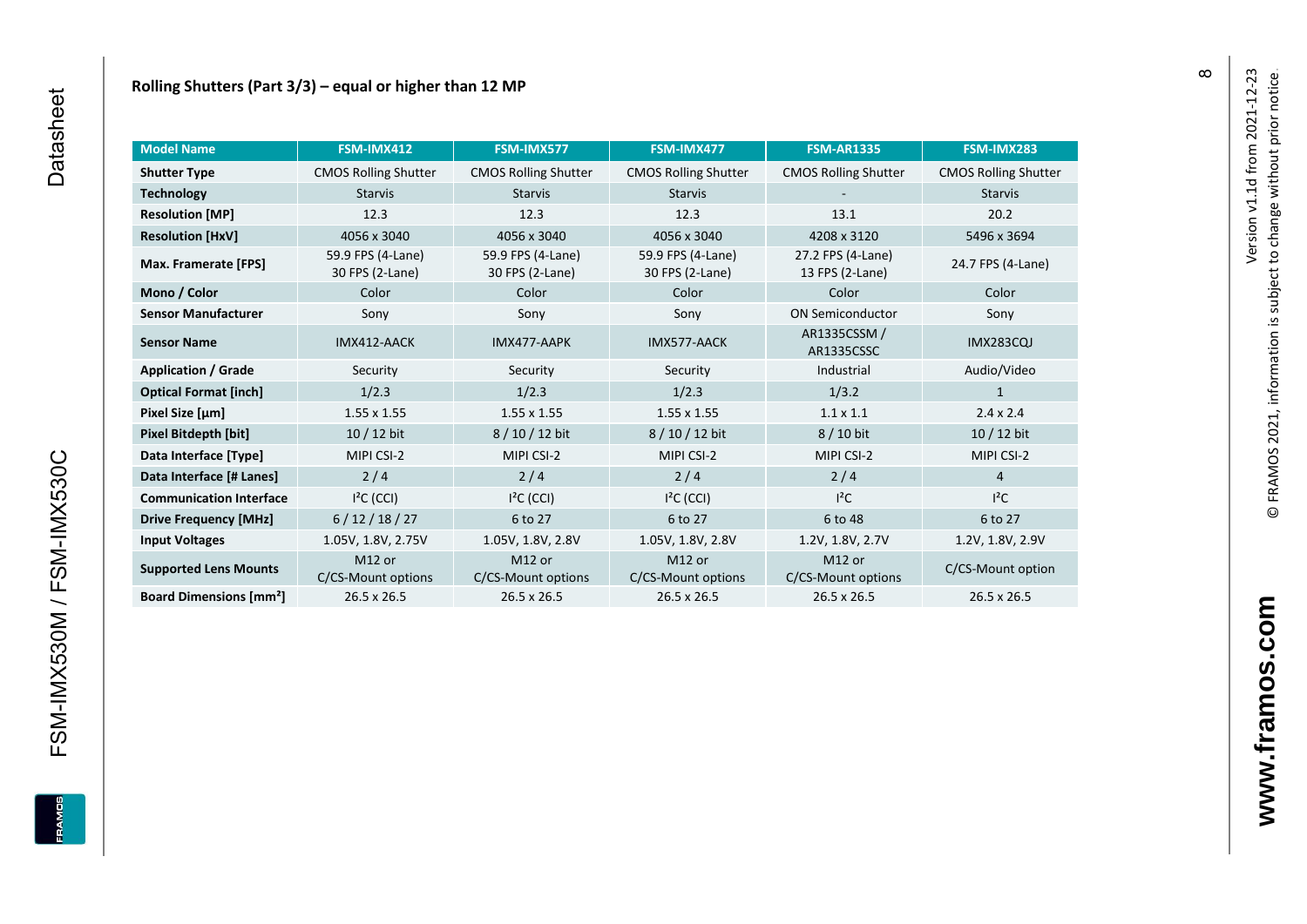#### **[1.2.2](#page-0-7) Sub -LVDS, SLVS and SLVS -EC Modules**

| <b>Model Name</b>                        | FSM-IMX264                 | FSM-IMX304                 | FSM-IMX530                                            |
|------------------------------------------|----------------------------|----------------------------|-------------------------------------------------------|
| <b>Shutter Type</b>                      | <b>CMOS Global Shutter</b> | <b>CMOS Global Shutter</b> | <b>CMOS Global Shutter</b>                            |
| <b>Technology</b>                        | Pregius (Gen2)             | Pregius (Gen2)             | Pregius S (Gen4)                                      |
| <b>Resolution [MP]</b>                   | 5.1                        | 12.4                       | 24.5                                                  |
| <b>Resolution [HxV]</b>                  | 2464 x 2056                | 4112 x 3008                | 5328 x 4608                                           |
| Max. Framerate [FPS]                     | CSI-2: 35.7 FPS (4-Lane)   | CSI-2: 23.4 FPS (4-Lane)   | SLVS-EC: 106.9 FPS (8-Lane)<br>CSI-2: 30 FPS (4-Lane) |
| Mono / Color                             | Color / Mono               | Color / Mono               | Color / Mono                                          |
| <b>Sensor Manufacturer</b>               | Sony                       | Sony                       | Sony                                                  |
| <b>Sensor Name</b>                       | IMX264LLR / IMX264LQR      | IMX304LLR / IMX304LQR      | IMX530-AAMJ / IMX530-AAQJ                             |
| <b>Application / Grade</b>               | Industrial                 | Industrial                 | Industrial                                            |
| <b>Optical Format [inch]</b>             | 2/3                        | 1.1                        | 1.2                                                   |
| Pixel Size [µm]                          | $3.45 \times 3.45$         | $3.45 \times 3.45$         | $2.74 \times 2.74$                                    |
| Pixel Bitdepth [bit]                     | 12 bit                     | 12 bit                     | 8/10/12 bit                                           |
| Data Interface [Type]                    | SubLVDS                    | SubLVDS                    | SLVS, SLVS-EC                                         |
| Data Interface [# Lanes]                 | 4                          | 4/8                        | 1/2/4/8                                               |
| <b>Communication Interface</b>           | $I2C$ (4-wire serial)      | $I2C$ (4-wire serial)      | $I2C$ (4-wire serial)                                 |
| <b>Drive Frequency [MHz]</b>             | 37.125 / 54 / 74.25        | 37.125 / 54 / 74.25        | 37.125 / 54 / 74.25                                   |
| <b>Input Voltages</b>                    | 1.2V, 1.8V, 3.3V           | 1.2V, 1.8V, 3.3V           | 1.1V, 1.8V, 2.9V, 3.3V                                |
| <b>Supported Lens Mounts</b>             | C/CS-Mount option          | C/CS-Mount option          | C/CS-Mount option                                     |
| <b>Board Dimensions [mm<sup>2</sup>]</b> | $28 \times 28$             | $28 \times 28$             | 28 x 28                                               |

FSM-IMX530M / FSM-IMX530C Datasheet

<span id="page-10-0"></span>FSM-IMX530M / FSM-IMX530C

Datasheet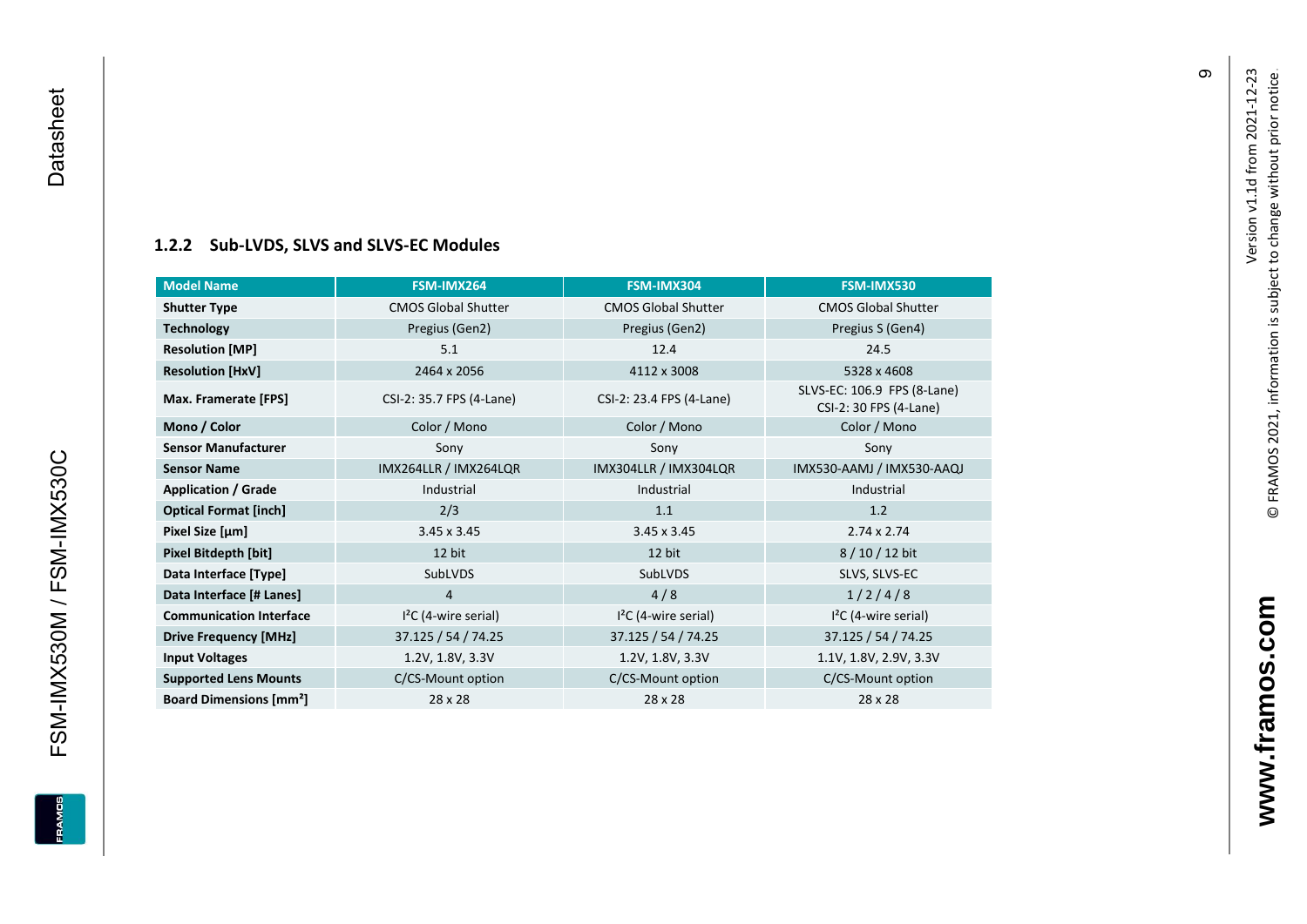### <span id="page-11-0"></span>**2 Software Package and Drivers**

As FRAMOS we know that the getting started with a new technology is the biggest challenge. The idea behind the Software Package is to enable embedded software engineers to get quickly to a streaming system and provide at the same time all tools that are needed to extend and adapt it according the individual needs of the application.

#### **What the software package and driver are:**

- A reference for a custom sensor implementation
- Demonstrating how to use the required interfaces
- Demonstrating how to communicate with the image sensor
- Demonstrating how to generaly initialize and configure the image sensor
- Provide initial image streaming output to the user space
- Demonstrating how to run basic image processing on pixel data

#### **Supported Processor Platforms**

The table below shows which platforms are supported by the standard driver package, and how many FSMs can at maximum be operated in parallel.

| <b>Sensor Module</b> | <b>NVIDIA</b><br><b>Jetson TX2</b> | <b>NVIDIA</b><br><b>AGX Xavier</b> | <b>NVIDIA</b><br><b>Jetson Nano,</b><br><b>TX2 NX, Xavier</b><br><b>NX</b> | <b>DragonBoard</b><br>410c | 96Boards<br><b>Consumer</b><br><b>Edition</b> | <b>Xilinx</b><br><b>Development</b><br><b>Boards</b> |  |
|----------------------|------------------------------------|------------------------------------|----------------------------------------------------------------------------|----------------------------|-----------------------------------------------|------------------------------------------------------|--|
| <b>FSM-AR0144</b>    | 4                                  |                                    | $\overline{2}$                                                             |                            |                                               |                                                      |  |
| <b>FSM-AR0521</b>    | $\overline{4}$                     |                                    | $\overline{2}$                                                             | $\overline{2}$             |                                               |                                                      |  |
| <b>FSM-AR1335</b>    | 4                                  |                                    | $\overline{2}$                                                             |                            |                                               |                                                      |  |
| FSM-HDP230           | $\overline{4}$                     | $\overline{4}$                     | $\overline{2}$                                                             |                            |                                               |                                                      |  |
| FSM-IMX264           | $\overline{2}$                     | $\overline{4}$                     | $\overline{\phantom{a}}$                                                   |                            |                                               |                                                      |  |
| FSM-IMX283           | $\overline{2}$                     | $\overline{4}$                     | $\overline{\phantom{a}}$                                                   |                            |                                               |                                                      |  |
| FSM-IMX290           | 4                                  |                                    | $\overline{2}$                                                             | $\overline{2}$             |                                               |                                                      |  |
| FSM-IMX296           | 4                                  |                                    | $\overline{2}$                                                             | $\overline{2}$             |                                               |                                                      |  |
| FSM-IMX297           | 4                                  |                                    | $\overline{2}$                                                             |                            |                                               |                                                      |  |
| FSM-IMX304           | $\overline{2}$                     | $\overline{4}$                     | $\overline{\phantom{a}}$                                                   |                            |                                               |                                                      |  |
| FSM-IMX327           | 4                                  |                                    | $\overline{2}$                                                             | $\overline{2}$             |                                               |                                                      |  |
| FSM-IMX334           | $\overline{2}$                     | $\overline{4}$                     | $\overline{\phantom{a}}$                                                   |                            | HW only, driver development                   |                                                      |  |
| FSM-IMX335           | 4                                  |                                    | $\overline{2}$                                                             |                            | on project basis.                             |                                                      |  |
| FSM-IMX412           | $\overline{4}$                     |                                    | $\overline{2}$                                                             | $\overline{2}$             |                                               |                                                      |  |
| FSM-IMX415           | 4                                  |                                    | $\overline{2}$                                                             |                            |                                               |                                                      |  |
| FSM-IMX462           | $\overline{\mathbf{4}}$            |                                    | $\overline{2}$                                                             |                            |                                               |                                                      |  |
| FSM-IMX464           | $\overline{4}$                     |                                    | $\overline{2}$                                                             |                            |                                               |                                                      |  |
| FSM-IMX477           | $\overline{4}$                     |                                    | $\overline{2}$                                                             |                            |                                               |                                                      |  |
| FSM-IMX485           | $\overline{4}$                     |                                    | $\overline{2}$                                                             |                            |                                               |                                                      |  |
| FSM-IMX565           | $\overline{4}$                     |                                    | $\overline{2}$                                                             |                            |                                               |                                                      |  |
| FSM-IMX577           | $\overline{4}$                     |                                    | $\overline{2}$                                                             |                            |                                               |                                                      |  |
| FSM-IMX585           | $\overline{4}$                     |                                    | $\overline{2}$                                                             |                            |                                               |                                                      |  |
| FSM-IMX678           | 4                                  |                                    | $\overline{2}$                                                             |                            |                                               |                                                      |  |
| FSM-IMX715           | $\overline{4}$                     |                                    | $\overline{2}$                                                             |                            |                                               |                                                      |  |
| FSM-IMX530           | $\overline{2}$                     | $\overline{4}$                     |                                                                            |                            |                                               | 1 <sup>1</sup>                                       |  |

*Table 1: Ecosystem Software Package - Supported number of FSMs per processing board*

<sup>1</sup> SLVS-EC based FPGA reference implementation as part of the SLVS-EC RX IP Core offering.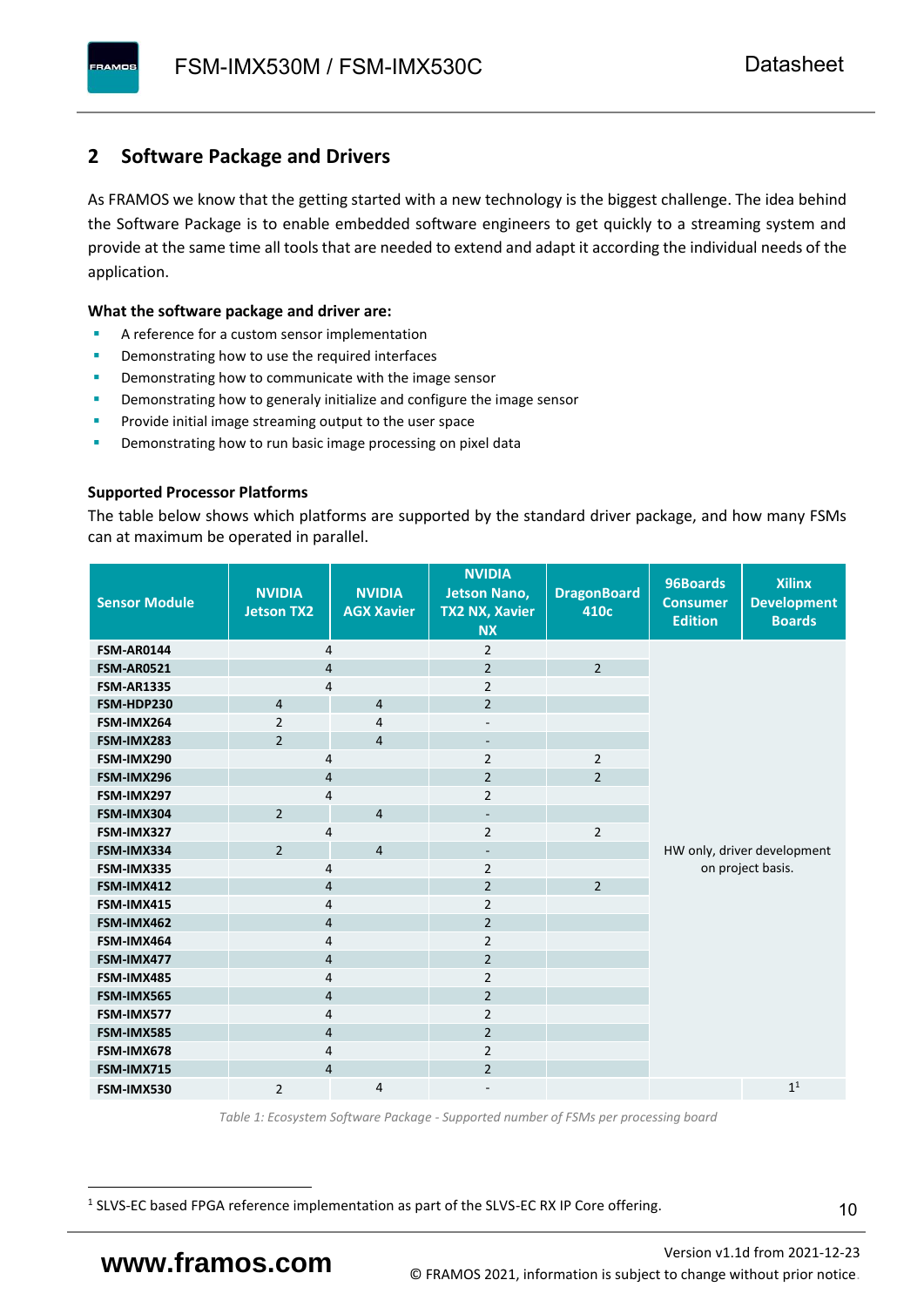#### <span id="page-12-0"></span>**2.1 Reference Software: NVIDIA Jetson Family**

The software package provided with the Development Kits of the FRAMOS Sensor Module Ecosystem provided for NVIDIA Jetson platforms provides a reference implementation of sensor and device drivers for MIPI CSI-2. It contains a minimum feature set demonstrating how to utilize the platform specific data interface and communication implementation, as well as the initialization of the image sensor and implementation of basic features.

#### **Package Content:**

- Platform and device drivers with Linux for Tegra Support
- V4L2 based subdevice drivers (low-level C API)
- Streamlined V4L2 library (LibSV) providing generic C/C++ API
- Display Examples:
	- OpenCV (Software)
	- LibArgus (Hardware)

#### **Supported Devices:**

- NVIDIA Jetson Nano Developer Kit (B01)
- **NVIDIA Jetson TX2 Developer Kit**
- NVIDIA Jetson TX2 NX Developer Kit
- **NVIDIA Jetson Xavier NX Developer Kit**
- **NVIDIA Jetson AGX Xavier Developer Kit**

#### <span id="page-12-1"></span>**2.1.1 Platform and Sensor Device Drivers**

The driver divides into two main parts that are configured in separate ways – the Image Modes and the General Features of the image sensor.

#### **Image Modes**

These are major attributes that have impact to the image data stream formatting. They require a static preconfiguration within the device tree (DT):

- Image / streaming resolution
- Pixel format / bit depth
- Data rate / lane configuration

Each driver provides access to  $3 - 5$  pre-built configurations, reflecting the main operation modes of the imager. Beside the full resolution, that is always available, they allow to receive image streams in common video resolutions like VGA, Full HD and UHD as they are supported or make sense by the imagers, and utilize sensor features like ROI and binning.

They act as an example for implementation and usage and are available as source. Due to the size limitation of the device tree, it is not possible to integrate an extensive set of options.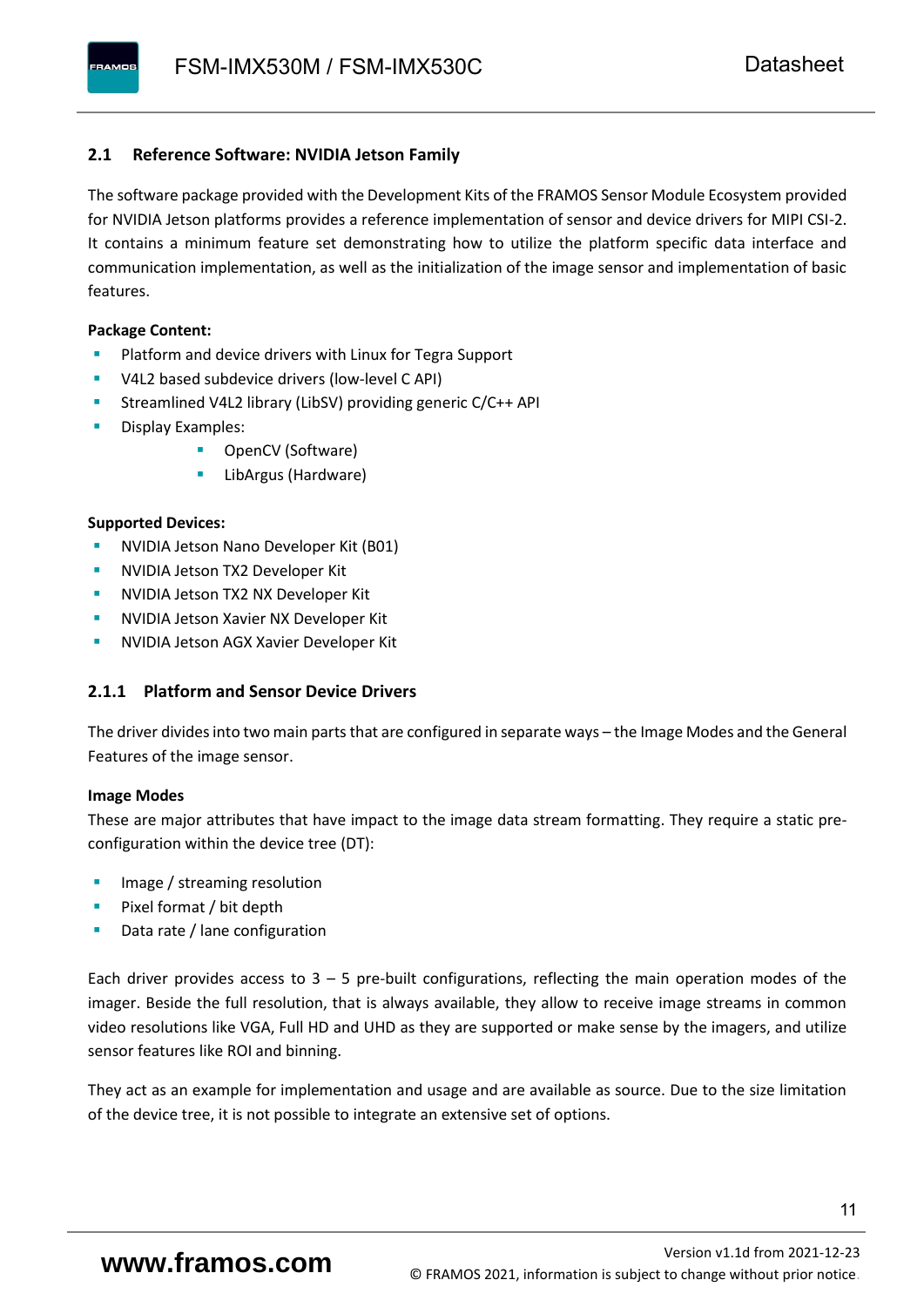#### **General Features**

These are attributes of the image sensor that do not manipulate the data stream formatting. The drivers provided with the Software Pack integrate the sensor features as shown in the table below.

| <b>Pre-Implemented</b><br><b>Features per</b><br><b>Model</b> | Gain (Analog / Digital) | <b>Frame Rate</b> | <b>Exposure Time</b> | Flip / Mirror | <b>IS Mode (Master / Slave)</b> | Sensor Mode ID | <b>Test Pattern Output</b> | <b>Black Level</b> | <b>HDR Output</b> | <b>Broadcast</b> | Data Rate | <b>Synchronizing Master</b> |                           |
|---------------------------------------------------------------|-------------------------|-------------------|----------------------|---------------|---------------------------------|----------------|----------------------------|--------------------|-------------------|------------------|-----------|-----------------------------|---------------------------|
| <b>FSM-AR0144</b>                                             |                         |                   |                      |               |                                 |                |                            |                    |                   |                  |           |                             |                           |
| <b>FSM-AR0521</b>                                             |                         |                   |                      |               |                                 |                |                            |                    |                   |                  |           |                             |                           |
| <b>FSM-AR1335</b>                                             |                         |                   |                      |               |                                 |                |                            |                    |                   |                  |           |                             |                           |
| FSM-HDP230                                                    |                         |                   |                      |               |                                 |                |                            |                    |                   |                  |           |                             |                           |
| FSM-IMX264                                                    |                         |                   |                      |               |                                 |                |                            |                    |                   |                  |           |                             |                           |
| FSM-IMX283                                                    |                         |                   |                      |               |                                 |                |                            |                    |                   |                  |           |                             |                           |
| FSM-IMX290                                                    |                         |                   |                      |               |                                 |                |                            |                    |                   |                  |           |                             |                           |
| FSM-IMX296                                                    |                         |                   |                      |               |                                 |                |                            |                    |                   |                  |           |                             |                           |
| FSM-IMX297                                                    |                         |                   |                      |               |                                 |                |                            |                    |                   |                  |           |                             |                           |
| FSM-IMX304                                                    |                         |                   |                      |               |                                 |                |                            |                    |                   |                  |           |                             |                           |
| FSM-IMX327                                                    |                         |                   |                      |               |                                 |                |                            |                    |                   |                  |           |                             |                           |
| FSM-IMX334                                                    |                         |                   |                      |               |                                 |                |                            |                    |                   |                  |           |                             |                           |
| FSM-IMX335                                                    |                         |                   |                      |               |                                 |                |                            |                    |                   |                  |           |                             |                           |
| FSM-IMX412                                                    |                         |                   |                      |               |                                 |                |                            |                    |                   |                  |           |                             |                           |
| FSM-IMX415                                                    |                         |                   |                      |               |                                 |                |                            |                    |                   |                  |           |                             |                           |
| FSM-IMX462                                                    |                         |                   |                      |               |                                 |                |                            |                    |                   |                  |           |                             | V4L (libsv) and libargus  |
| FSM-IMX464                                                    |                         |                   |                      |               |                                 |                |                            |                    |                   |                  |           |                             | V4L (libsv)               |
| FSM-IMX477                                                    |                         |                   |                      |               |                                 |                |                            |                    |                   |                  |           |                             | Not Supported/Implemented |
| FSM-IMX485                                                    |                         |                   |                      |               |                                 |                |                            |                    |                   |                  |           |                             |                           |
| FSM-IMX530                                                    |                         |                   |                      |               |                                 |                |                            |                    |                   |                  |           |                             |                           |
| FSM-IMX565                                                    |                         |                   |                      |               |                                 |                |                            |                    |                   |                  |           |                             |                           |
| FSM-IMX577                                                    |                         |                   |                      |               |                                 |                |                            |                    |                   |                  |           |                             |                           |
| FSM-IMX565                                                    |                         |                   |                      |               |                                 |                |                            |                    |                   |                  |           |                             |                           |
| FSM-IMX585                                                    |                         |                   |                      |               |                                 |                |                            |                    |                   |                  |           |                             |                           |
| FSM-IMX678                                                    |                         |                   |                      |               |                                 |                |                            |                    |                   |                  |           |                             |                           |
| FSM-IMX715                                                    |                         |                   |                      |               |                                 |                |                            |                    |                   |                  |           |                             |                           |

*Table 2: Supported sensor features on NVIDIA Jetson Family*

Further features, as they are supported by the image sensor, can be integrated into the driver sources using the image sensor datasheet.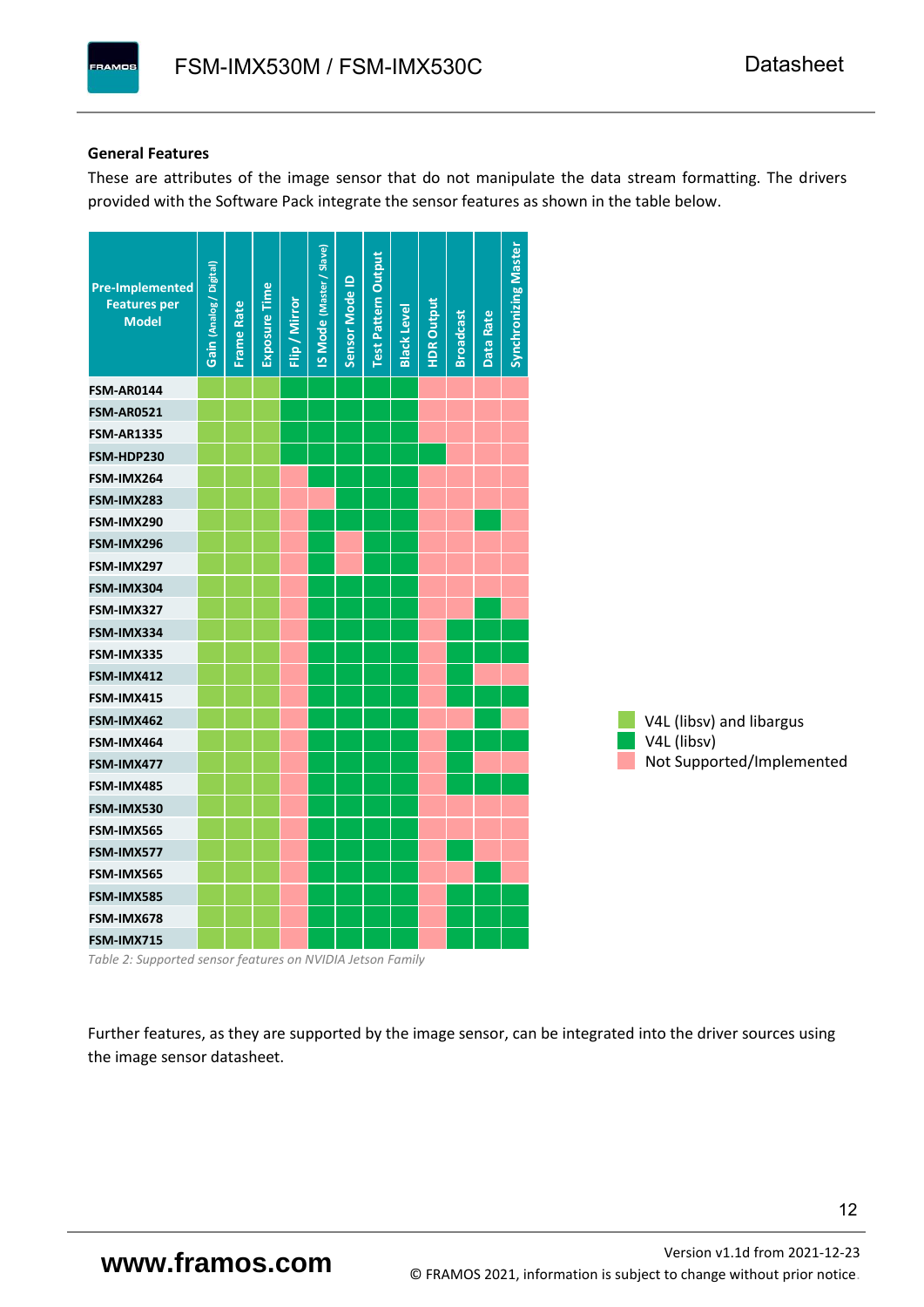#### <span id="page-14-0"></span>**2.1.2 Image Pre-Processing Examples**

The provided image processing examples show the general mechanisms of data handling for an image processing using 3<sup>rd</sup>-party libraries. The OpenCV example provides data that is raw (mono) or demosaiced (color) and not further optimized for visual experience, while the LibArgus examples leverages the discrete ISP (Image Signal Processor) inside the Jetson SoC to optimize image reproduction.

#### **Argus Camera Example:**

- Using hard ISP in NVIDIA Jetson SoCs, most performant option for image preprocessing
- Only applicable for color sensors (color processing can't be disabled)
- Most performant option
- Utilizing libArgus closed source library, support and tuning on individual basis through FRAMOS
- Example Implementation: Shows Demo Tuning per FSM Devkit

|                               | <b>Xavier</b><br>(AGX, NX) | Tegra X2<br>(TX2, TX2 NX) | Tegra X1<br>(TX1, Nano) |
|-------------------------------|----------------------------|---------------------------|-------------------------|
|                               | <b>Performance</b>         |                           |                         |
| Max. # of streams through ISP | 16                         | 12                        | 6                       |
| Pixel Bandwidth (max.)        | 2 Gpix/s                   | $1.4$ Gpix/s              | $1.4$ Gpix/s            |
| Image Resolution (max.)       | 64 MP                      | 24 MP                     | 24 MP                   |
| Image Width (max.)            | 6144 px                    | 6144 px                   | 6144 px                 |

*Table 3: ISP capabilities / limitations of NVIDIA Jetson Family*

The software package provided with our FSM Devkits contains a functionally and performance limited example configuration for the Jetson ISP. The configuration is sensor and lens related and demonstrates the combination of our standard kit in environments that are illuminated with fluorescent light, like in office or laboratory.

|                                                                   | <b>Supported Features in Default Configuration</b> |  |  |  |  |
|-------------------------------------------------------------------|----------------------------------------------------|--|--|--|--|
| <b>Lens Considered (Type)</b>                                     | Yes (Devkit Lens)                                  |  |  |  |  |
| IR Cut Filter (Type)                                              | Yes (650nm/50%)                                    |  |  |  |  |
| <b>Sensor Configuration</b>                                       | <b>Driver Default</b>                              |  |  |  |  |
| <b>Demosaic</b>                                                   | Yes <sup>2</sup>                                   |  |  |  |  |
| <b>Black Level Compensation</b>                                   | <b>Yes (Calibrated)</b>                            |  |  |  |  |
| <b>Bad Pixel Correction</b>                                       | <b>Yes (Calibrated)</b>                            |  |  |  |  |
| <b>Color Correction</b>                                           | <b>Yes (Calibrated)</b>                            |  |  |  |  |
| Auto White Balance (A, TL84, D65)                                 | Limited (Calibrated for TL84 only)                 |  |  |  |  |
| <b>Manual White Balancing</b>                                     | Limited (Not Calibrated)                           |  |  |  |  |
| Lens Shading / Falloff Correction                                 | Limited (Calibrated for Devkit lens)               |  |  |  |  |
| <b>Noise Reduction</b>                                            | Limited (Not Calibrated)                           |  |  |  |  |
| <b>Sharpening</b>                                                 | Limited (Not Calibrated)                           |  |  |  |  |
| Auto Exposure, Gain, Gamma,<br><b>Color/Tone, Contrast Tuning</b> | <b>Requires Application Specific Tuning</b>        |  |  |  |  |

*Table 4: Default tuning of NVIDIA Jetson, supplied with FSM Devkits*

13

<sup>&</sup>lt;sup>2</sup> Demosaicing is always active and can't be disabled. For monochrome sensors refer to libSV to bypass the ISP.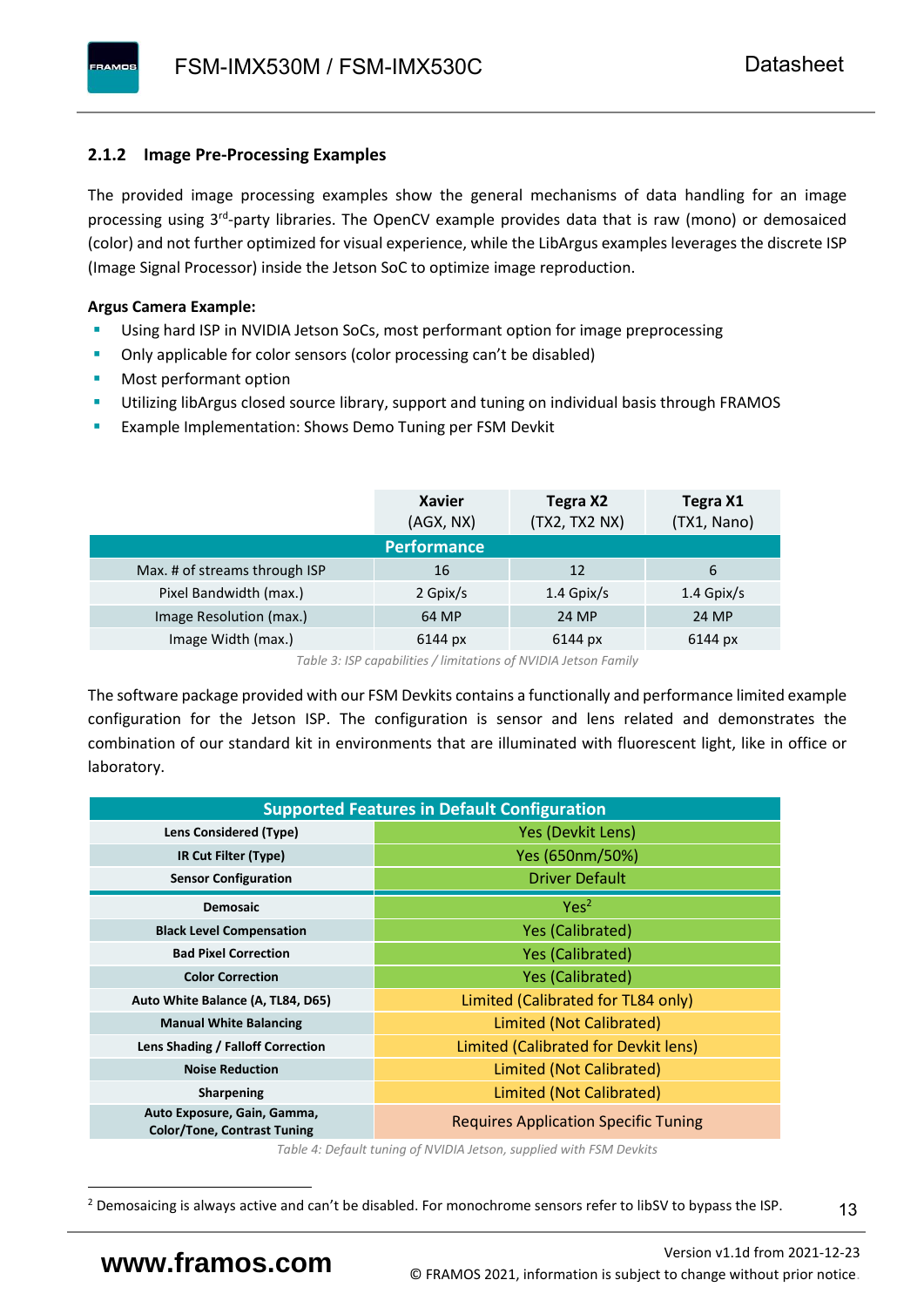To archive best performance and stable results also in variable lighting conditions, a fully featured calibration will be required. As NVIDIA camera partner, FRAMOS provides full ISP configurations for standard setups on request. Further, full custom calibration services considering lens and application specific requirements for sophisticated applications are provided on per project basis.

#### **OpenCV Example:**

- Open software library
- Easy to use and large feature set
- **•** Very resource hungry (CPU)
- Not recommended for pre-processing
- **Example Implementation: Demosaicing, Displaying**

Due to limited performance and extreme resource utilization, the image processing support utilizing the CPU will not be further enhanced.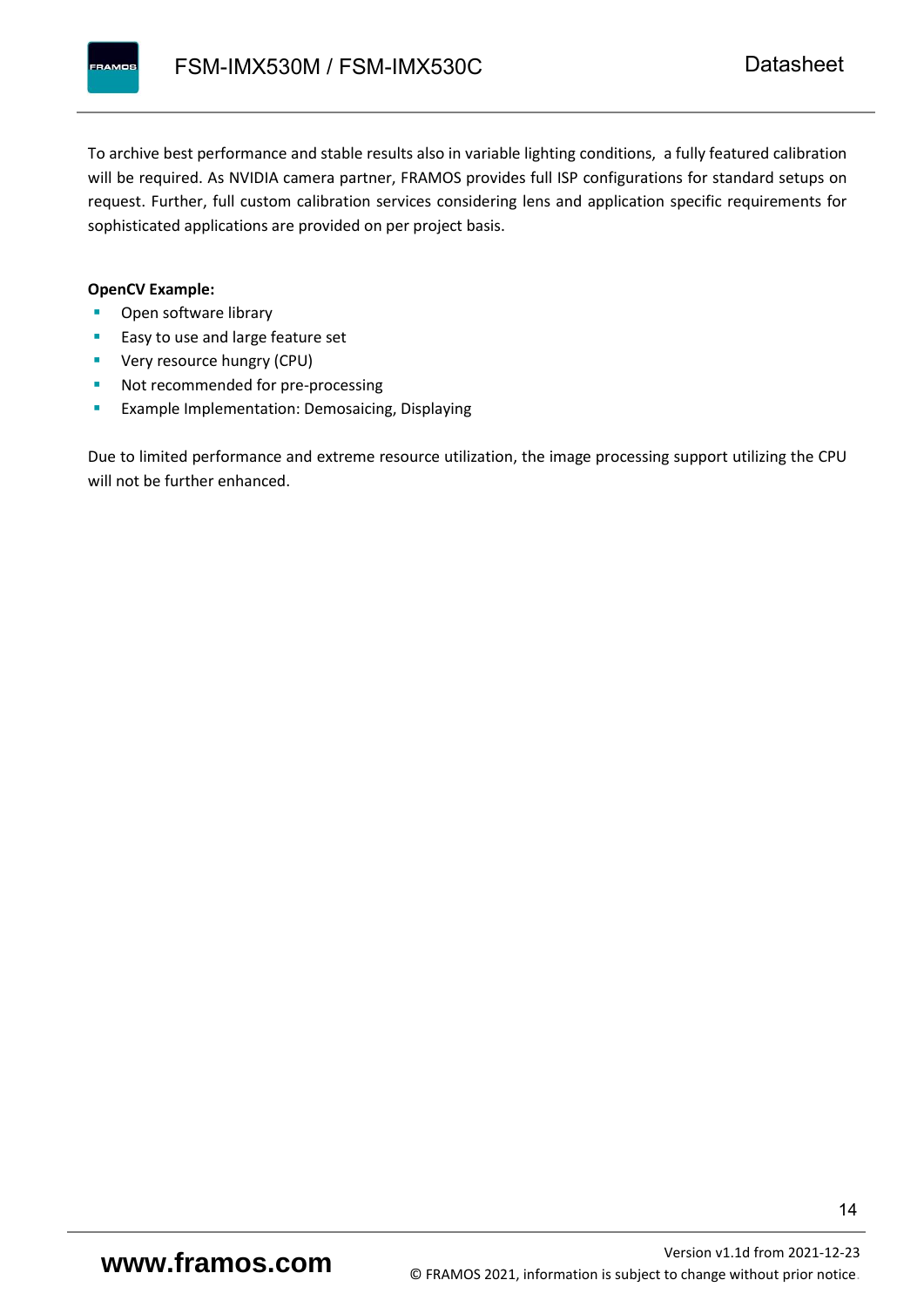#### <span id="page-16-0"></span>**3 Ecosystem Compatibility Matrix**

#### <span id="page-16-1"></span>**3.1 Hardware Support**

**PAMOS** 

The following matrix shows the compatibility of FSMs, FSAs and FPAs to each other. The FSAs differentiate to each other by supplied voltages, power up sequence, generated clock (oscillator) and physical attributes.

|            |                                                         | FSM-IMX290<br>FSM-IMX327                                             |                                                         |                                                         |                                                         |                                            |                                                         |                                                         |                                                         |
|------------|---------------------------------------------------------|----------------------------------------------------------------------|---------------------------------------------------------|---------------------------------------------------------|---------------------------------------------------------|--------------------------------------------|---------------------------------------------------------|---------------------------------------------------------|---------------------------------------------------------|
|            |                                                         | FSM-IMX334<br>FSM-IMX335                                             |                                                         |                                                         |                                                         |                                            |                                                         |                                                         |                                                         |
|            |                                                         | FSM-IMX412 FSM-IMX462<br>FSM-IMX477 FSM-IMX464                       |                                                         | <b>FSM-IMX296 FSM-AR0521</b>                            | FSM-IMX415                                              |                                            |                                                         |                                                         | FSM-IMX565<br><b>FSM-IMX585</b>                         |
| Item       | FSM-IMX577                                              | FSM-IMX485                                                           |                                                         | <b>FSM-IMX297   FSM-AR1335  </b>                        | <b>FSM-IMX715 FSM-IMX283</b>                            |                                            | <b>FSM-AR0144</b>                                       | FSM-HDP230                                              | <b>FSM-IMX678</b>                                       |
| FSA-FT1/A  | FPA-4.A/TXA<br>FPA-A/NVN<br>FPA-2.A/96B<br>FPA-ABC/XX13 |                                                                      |                                                         |                                                         |                                                         |                                            |                                                         |                                                         |                                                         |
| FSA-FT3/A  |                                                         | FPA-4.A/TXA<br>FPA-A/NVN <sup>4</sup><br>FPA-2.A/96B<br>FPA-ABC/XX13 |                                                         |                                                         |                                                         |                                            |                                                         |                                                         |                                                         |
| FSA-FT6/A  |                                                         |                                                                      | FPA-4.A/TXA<br>FPA-A/NVN<br>FPA-2.A/96B<br>FPA-ABC/XX13 |                                                         |                                                         |                                            |                                                         |                                                         |                                                         |
| FSA-FT7/A  |                                                         |                                                                      |                                                         | FPA-4.A/TXA<br>FPA-A/NVN<br>FPA-2.A/96B<br>FPA-ABC/XX13 |                                                         |                                            |                                                         |                                                         |                                                         |
| FSA-FT11/A |                                                         |                                                                      |                                                         |                                                         | FPA-4.A/TXA<br>FPA-A/NVN<br>FPA-2.A/96B<br>FPA-ABC/XX13 |                                            |                                                         |                                                         |                                                         |
| FSA-FT12/A |                                                         |                                                                      |                                                         |                                                         |                                                         | FPA-4.A/TXA<br>FPA-2.A/96B<br>FPA-ABC/XX13 |                                                         |                                                         |                                                         |
| FSA-FT13/A |                                                         |                                                                      |                                                         |                                                         |                                                         |                                            | FPA-4.A/TXA<br>FPA-A/NVN<br>FPA-2.A/96B<br>FPA-ABC/XX13 |                                                         |                                                         |
| FSA-FT19/A |                                                         |                                                                      |                                                         |                                                         |                                                         |                                            |                                                         | FPA-4.A/TXA<br>FPA-A/NVN<br>FPA-2.A/96B<br>FPA-ABC/XX13 |                                                         |
| FSA-FT26/A |                                                         |                                                                      |                                                         |                                                         |                                                         |                                            |                                                         |                                                         | FPA-4.A/TXA<br>FPA-A/NVN<br>FPA-2.A/96B<br>FPA-ABC/XX13 |

#### <span id="page-16-2"></span>**Sensor Modules with MIPI CSI-2 (D-PHY) Output**

*Table 5: Ecosystem Compatibility Matrix – Native CSI-2 (D-PHY) FSMs*

<sup>&</sup>lt;sup>3</sup> Not verified, Xilinx Development Board with hard MIPI CSI-2 / D-PHY interface.

<sup>4</sup> FSM-IMX334 is not supported due to the sensor requiring 4-lanes MIPI.